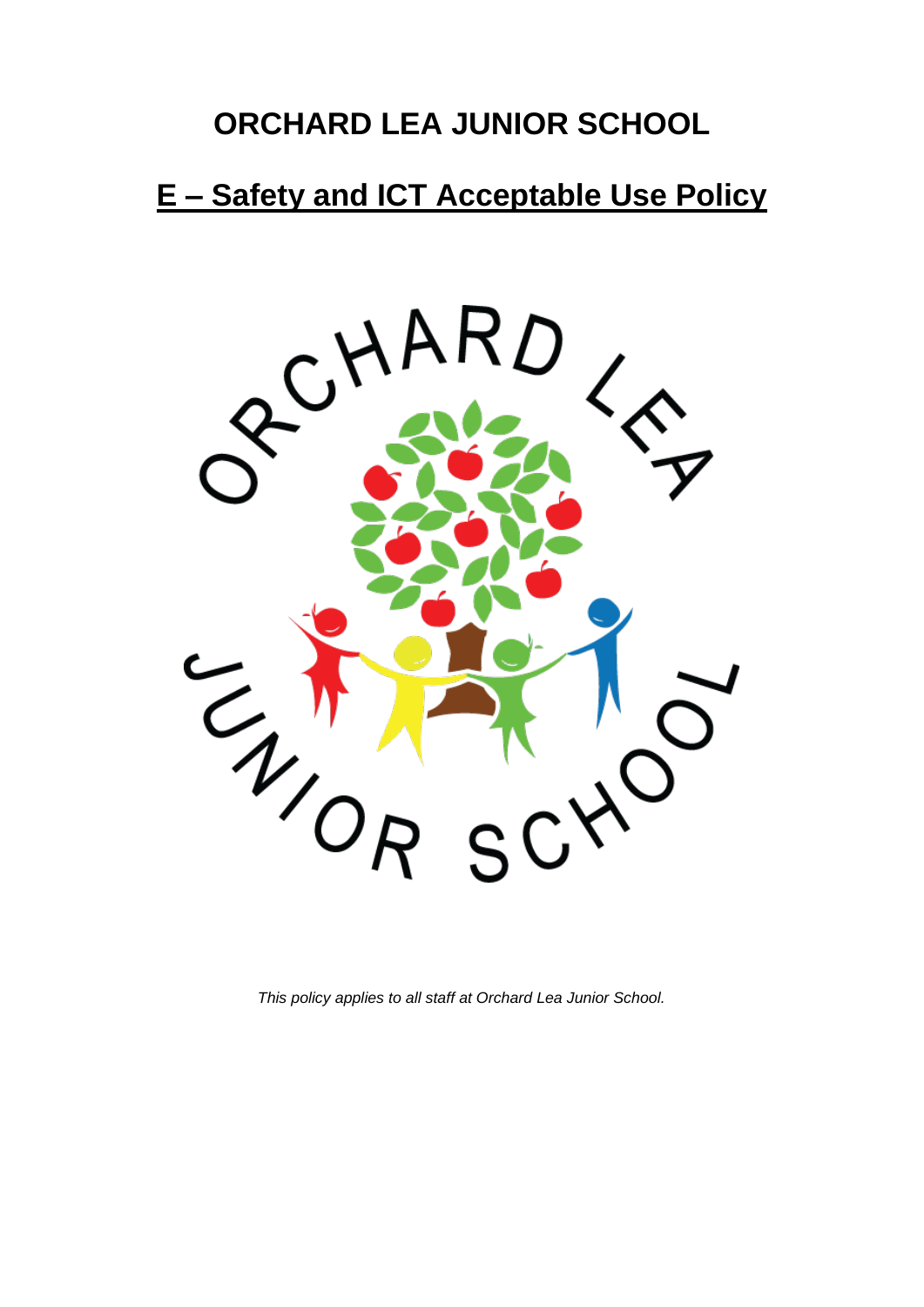#### **May 2016**

# **E – Safety and ICT Acceptable Use Policy**

#### **1. Introduction**

Our E-safety and ICT Acceptable Use Policy (AUP) has been written by the ICT C0 ordinator, in the light of the Kent NGfL policy, Hampshire LA and government guidance. It will be reviewed annually.

Use of the School's ICT equipment by any members of the school community must be in accordance with this policy. Any use which infringes this policy will be treated very seriously by the School Governing Body.

The Policy will be distributed to all members of the teaching staff, any group who might use the computer suite and displayed on the website for parental viewing.

#### **2. The Importance of Internet use in Education**

The purpose of Internet use in school is to raise educational standards, to promote student achievement, to support the professional work of staff and to enhance the school's management information and business administration systems.

#### **3. Using the Internet to Enhance Learning**

The school Internet access will be designed expressly for student use and will include filtering appropriate to the age of the students.

Students will be taught what Internet use is acceptable and what is not and given clear objectives for Internet use and use of online resources.

#### **4. The need for students to learn to evaluate online content.**

It is our intention to protect our pupils from inappropriate or undesirable material. The following criteria define inappropriate or undesirable materials.

- Obscene, offensive, illegal or inaccurate
- Pupils should not feel or become uncomfortable, threatened or worried by material or information on websites or from email.
- Similarly pupils must not harass, insult or attack others, violate copyright, or trespass in others' folders.

If staff or students discover unsuitable sites, the URL (address) and content must be reported to the Internet Service Provider via the school office. Internet access is via Hampshire LA's filter.

Whilst at home children may report an activity which makes them feel uncomfortable to an adult or Child Exploitation and Online Protection Centre (CEOP) or wait to inform their teacher when they return to school. They may wish to also contact the NSPCC or Childline.

The school should ensure that the use of Internet derived materials by staff and by students complies with copyright law.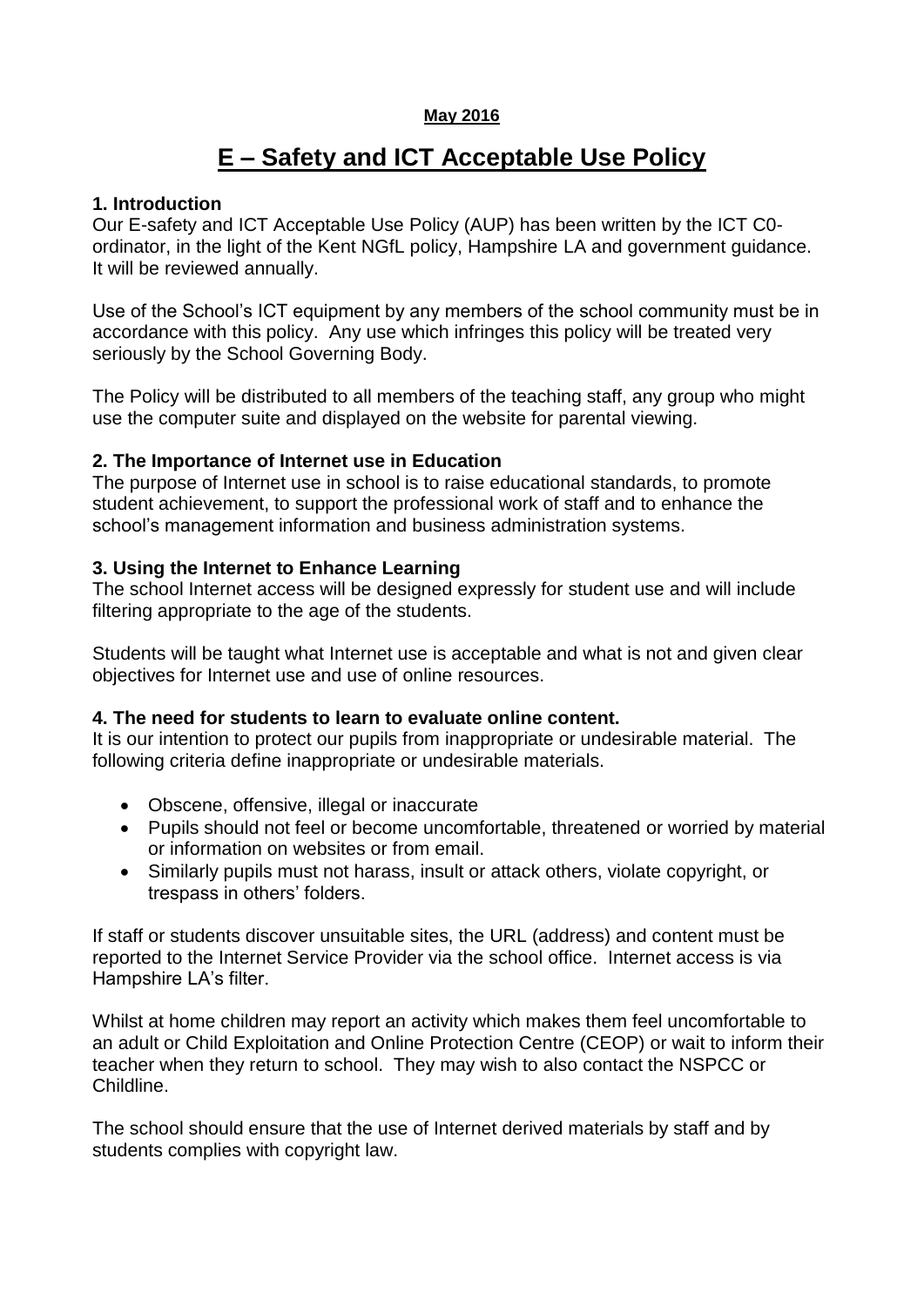#### **5. The Management of School e-mail**

Students may only use approved e-mail accounts on the school system.

Students must immediately tell a teacher if they receive offensive e-mail.

Students must not reveal details of themselves or others in e-mail communication, such as address or telephone number, or arrange to meet anyone.

#### **6. Management of the School Website Content**

The point of contact on the website should be the school address, school e-mail and telephone number. Staff or students' home information will not be published.

Website photographs that include students will be selected carefully and will not enable individual students to be clearly identified.

Students' full names will not be used anywhere on the Website, particularly in association with photographs.

Written permission from parents or carers will be obtained before photographs of students are published on the school website.

#### **7. Management and use of online resources**

Orchard Lea School recognises the importance of encouraging access to learning in the many different environments that members of the school community operate in, within school, at home or on the move.

Orchard Lea also recognises the importance of encouraging pupils to explore the issues surrounding cyber citizenship with a safe, recorded and monitored environment.

#### **Homework**

On occasions teachers may provide homework on online. Pupils who don't have internet access at home should be sensitively offered the choice of a worksheet or a pass to complete their homework using a school computer at break and lunchtime.. If a pupil has expressed a desire to use the school network then this arrangement can be assumed to be continual

#### **Password Security**

Each individual is responsible for the security and use of their username and password. You are not allowed to use the account, username or password of any other user. You must not disclose your username or password to anyone else (exception being a younger pupil with their parents). All users are responsible for all activity that occurs on their online account. If a user suspects that another has their password either because it has been stolen or given, it is the users responsibility to change their password and seek help.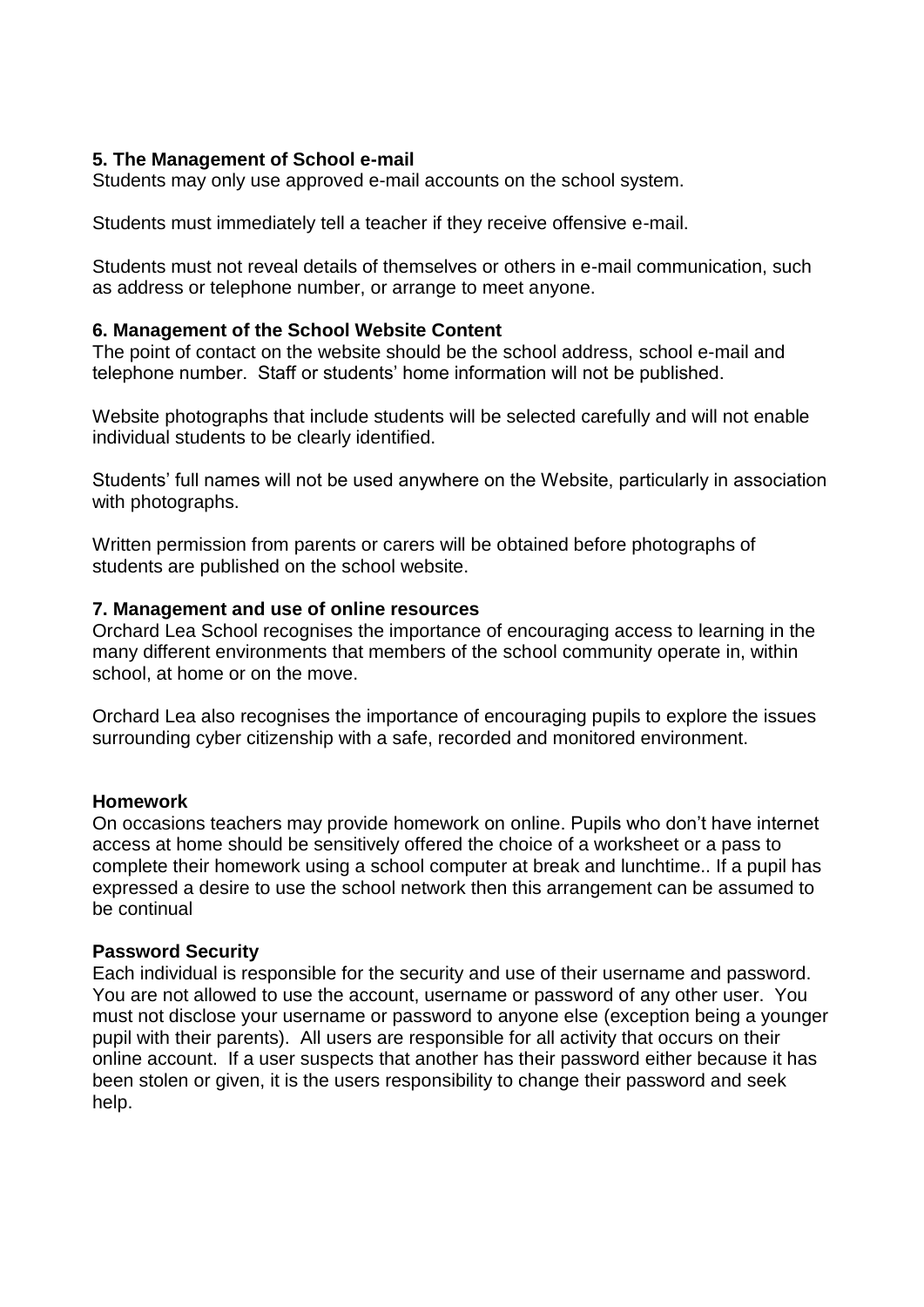# **8. The Management of Newsgroups and E-mail Lists**

Newsgroups will not be made available to students unless an educational requirement for their use has been demonstrated.

The use of video conferencing facilities in school will be approved activities and all such use by groups of students will be monitored.

# **9. The Management of Chat Rooms**

Students will not be allowed access to public or unregulated chat rooms.

Children should use only regulated educational chat environments. This use will be supervised and the importance of chat room safety emphasised.

# **10. Management of Emerging Internet Applications**

Emerging technologies will be examined for educational benefit and a risk assessment will be carried out before use in school is allowed.

Mobile phones will not be used without permission during lessons or formal school time, pupils may only bring in phones with written permission from parents and must leave them in the school office.

# **11. The Management of Internet Access**

The school will keep a record of all staff and students who are granted Internet access. The record will be kept up-to-date, for instance a member of staff may leave or a student's access be withdrawn.

Parents will be informed that students will be provided with supervised Internet access.

Students must apply for Internet access individually by agreeing to abide by the Responsible Internet Use statement.

Parents will be asked to sign and read with their child and return a consent form.

# **12. The Management of Risk Assessment**

In common with other media such as magazines, books and video, some material available via the Internet is unsuitable for students. The school will take all reasonable precautions to ensure that users access only appropriate material. However, due to the international scale and linked nature of Internet content, it is not possible to guarantee that unsuitable material will never appear on a school computer. Neither the school nor Hampshire LA can accept liability for the material accessed, or any consequences of Internet access.

# **13. The Management of Content Filtering**

The school will work in partnership with parents the, DfES and the Internet Service Provider to ensure systems to protect students are reviewed and improved.

If staff or students discover unsuitable sites, the URL (address) and content must be reported to the Internet Service Provider via the school office and Hampshire IT.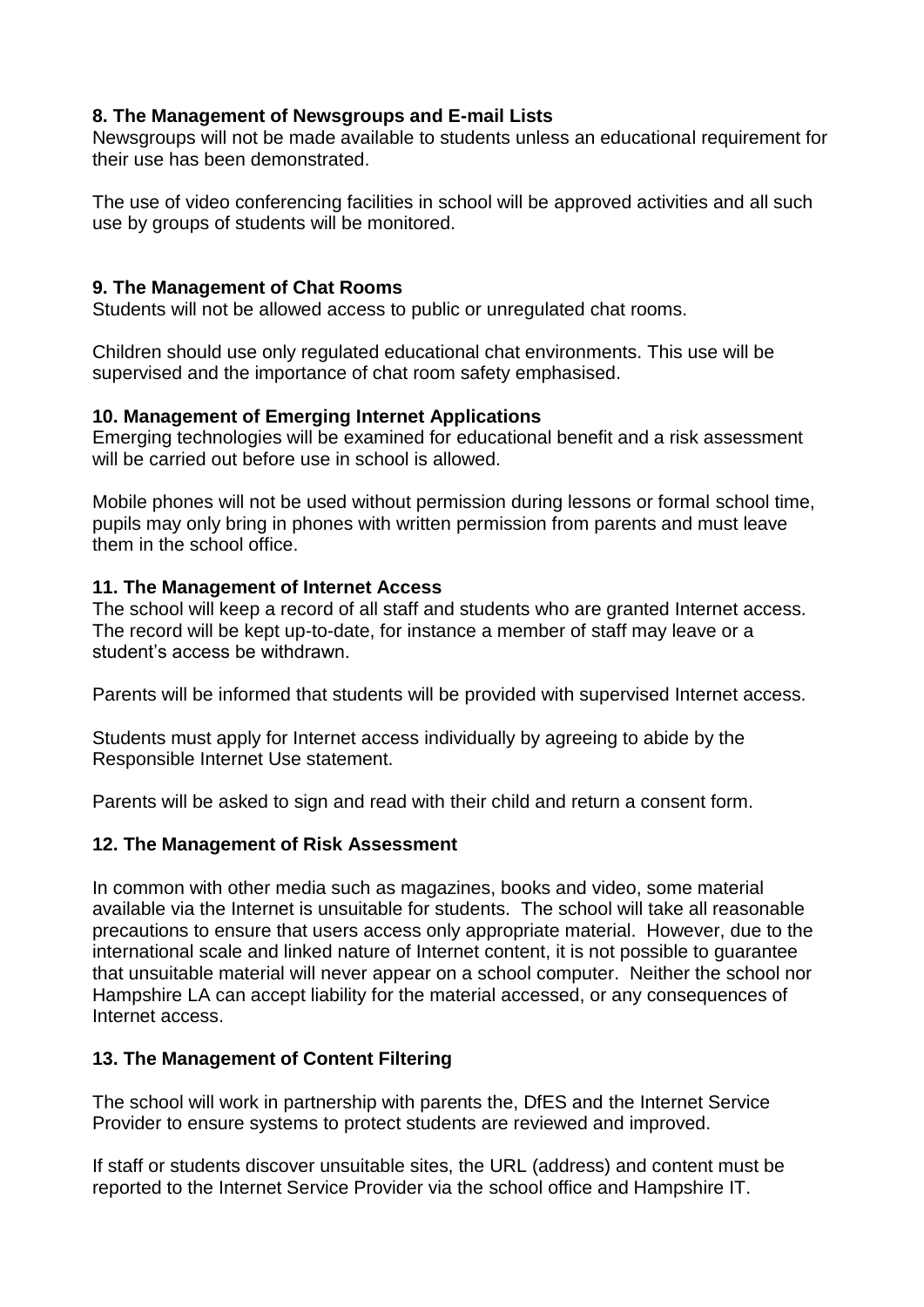#### **14. Informing Students about the AUP**

Rules for acceptable use will be posted in all rooms where computers are used and using the interactive white boards.

Students will be informed that Internet use will be monitored.

Instruction in responsible and safe use should precede Internet access.

# **15. Staff Consultation**

All staff must accept the terms of the 'Responsible Internet Use' statement before using any Internet resource in school.

All staff including teachers, supply staff, classroom assistant, administration, caretaking staff, and Governors will be provided with the School Internet Policy, and its importance explained.

# **16. Maintaining the ICT System Security**

The school ICT systems will be reviewed regularly with regard to security. Virus protection will be installed and updated regularly (Agile IT)

# **17. The Management of Complaints Regarding the Internet**

Responsibility for handling incidents will be delegated to a senior member of staff.

Any complaint about staff misuse must be referred to the headteacher.

# **18. Enlisting Parental Support**

Parents' attention will be drawn to the School Internet Policy in newsletters, the school brochure and on the school Web site.

# **19. The Management of Community use of the Internet**

Adult users will need to sign the acceptable use policy.

Parents/carers of children under 16 years of age will generally be required to sign an acceptable use policy on behalf of the c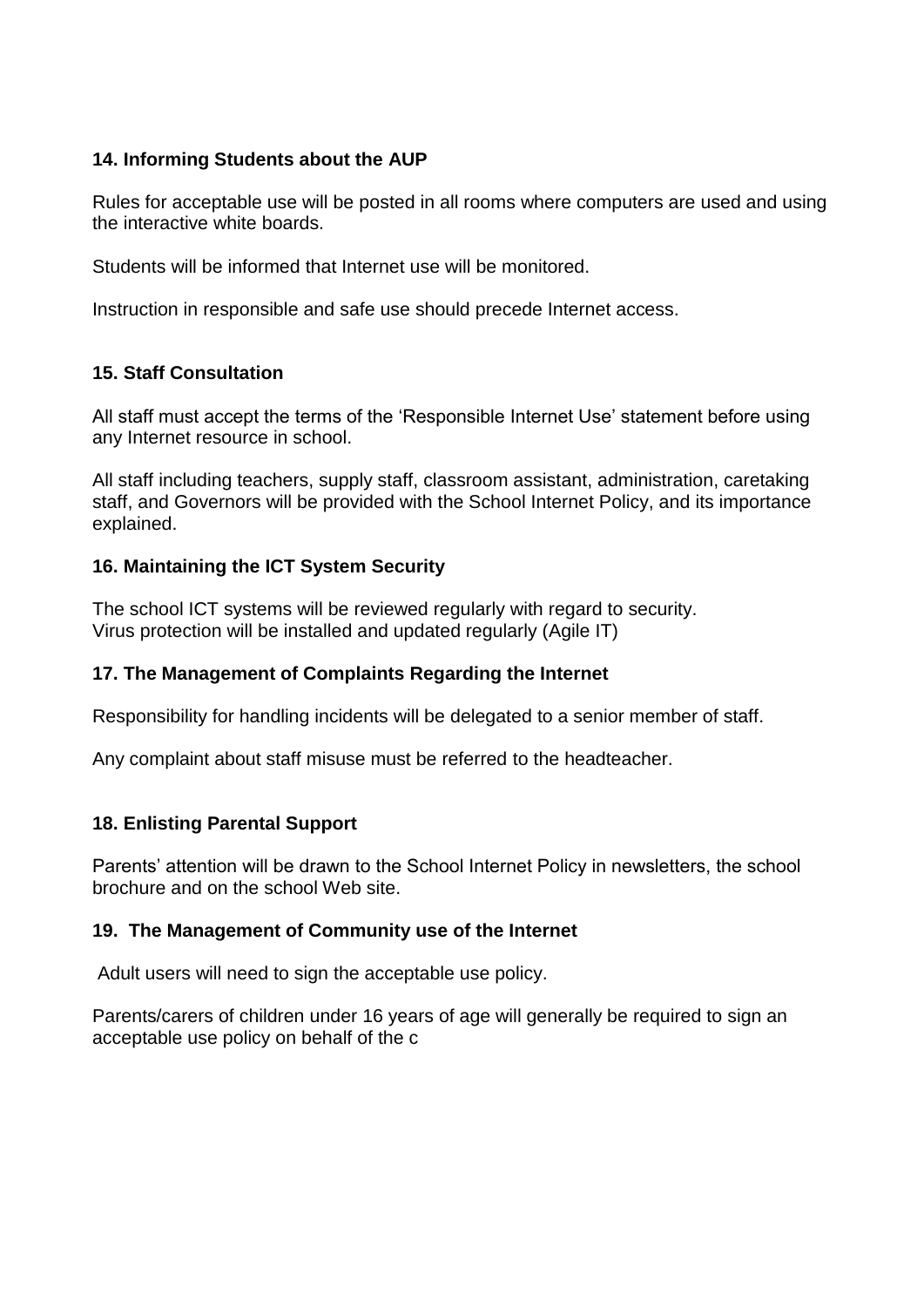# **Orchard Lea Junior School Responsible Internet Use**

Rules for Staff

- The school computer system provides Internet access to pupils and staff. This Responsible Internet Use statement will help protect pupils, staff and the school by clearly stating what is acceptable and what is not.
- Access must only be made via the user's authorised account and password, which must not be given to any other person.
- School computer and Internet use must be appropriate to the pupil's education or to staff professional activity.
- Copyright and intellectual property rights must be respected.
- Users are responsible for e-mail they send and for contacts made.
- E-mail should be written carefully and politely. As messages may be forwarded, e-mail is best regarded as public property.
- Anonymous messages and chain letters must not be sent.
- Chat rooms are allowed only through the Virtual Learning Environment (VLE).
- The school ICT systems may not be used for private purposes, unless the headteacher has given permission for that use.
- Use for personal financial gain, gambling, political purposes or advertising is forbidden.
- The security of ICT systems must not be compromised, whether owned by the school or by other organisations or individuals.
- Data storage devices may be used only in accordance with the Internet Acceptable Use Policy.
- Irresponsible use may result in the loss of Internet access.
- Use of the network to access inappropriate materials such as pornographic, racist or offensive material is forbidden.
- Images of children attending our school should only be used if parental agreement has been given and should never be named.
- Pupil information should only be sent to other organisations via Hants. Web.
- Teachers will inform children about safety and at all times promote the safe use of the Internet with pupils.

The school may exercise its right by electronic means to monitor the use of the school's computer systems, including the monitoring of web-sites, the interception of E-mails and the deletion of inappropriate materials in circumstances where it believes unauthorised use of the school's computer system is or may be taking place, or the system is or may be being used for criminal purposes or for storing text or imagery which is unauthorised or unlawful.